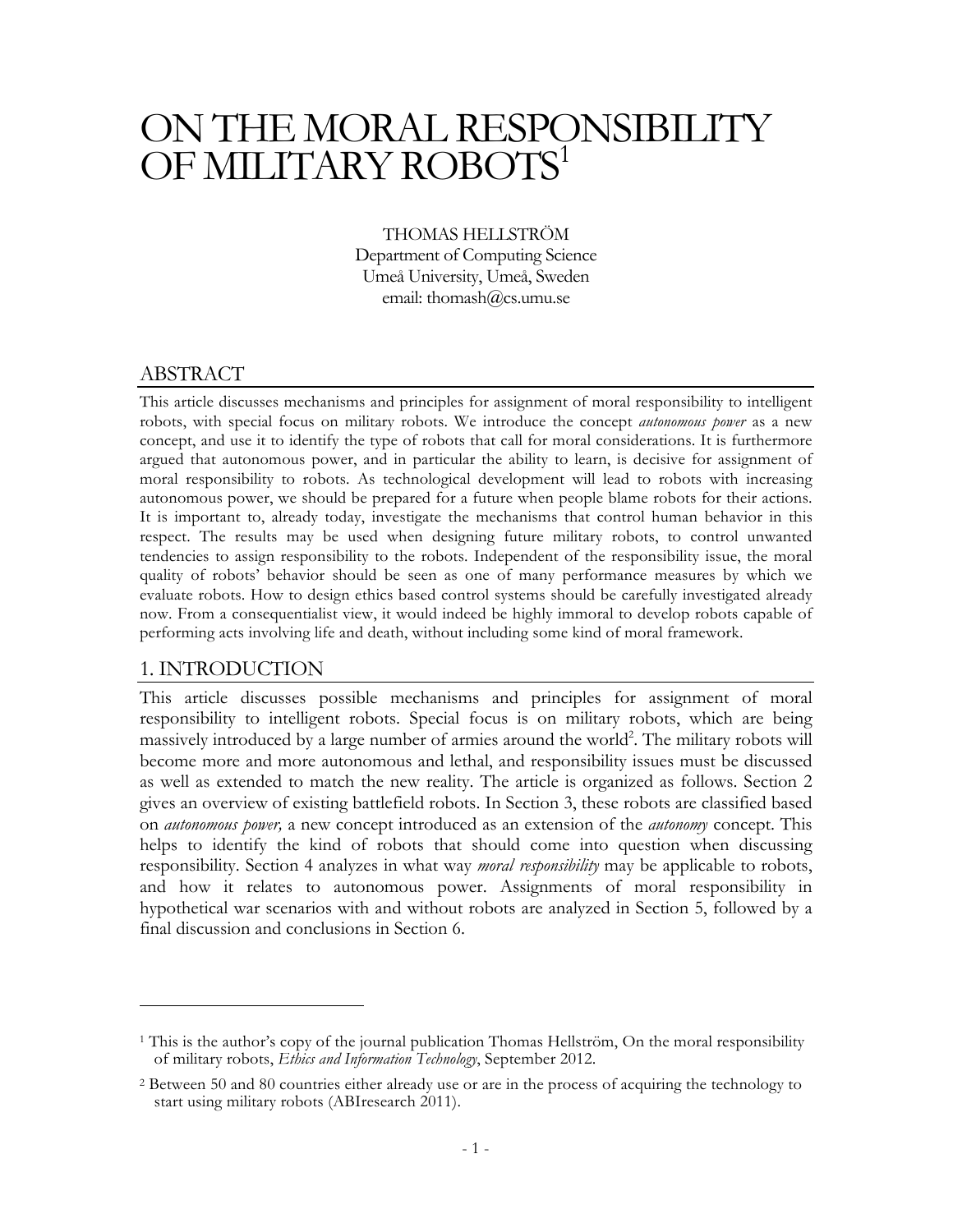### 2. ROBOTS IN WARFARE

The last decade has seen an intense research and development of military Unmanned Ground Vehicles (UGVs) and Unmanned Aerial Vehicles (UAVs). The results are already put in extensive use in armed conflicts around the world (Wezeman 2007 p.5-6, Singer 2009a, 2009b). However, the use of military robots is not at all a new idea. For instance, UAVs have been used by several armed forces since the 1960s (Wezeman 2007). The early UAVs were not armed but mainly carried out reconnaissance missions, and this is still the case for the majority of all UAVs. Models such as the MQ-9 Reaper are about to change this. A representative of the U.S. Air Force explains (U.S. Air Force 2006): "We've moved from using UAVs primarily in intelligence, surveillance and reconnaissance roles before Operation Iraqi Freedom, to a true hunter-killer role with the Reaper". The first large scale use of armed UAVs in combat operations was the attacks carried out by the U.S. against Taliban and Al Qaeda leaders in Yemen and Afghanistan in 2002 and 2003 (Bone and Bolkcom 2003). Still, all UAVs are mainly tele-operated, and the operator controls firing of arms. Future development plans for UAVs include multi-robot systems, either centralized (mothership style) or decentralized (swarm style). A mothership plane would launch a large number of UAVs, coordinate and control their actions and later recover them in the air. The swarm approach uses a large number of independent UAVs. Rather than being centrally controlled, each unit decides what to do on its own, resulting in highly effective overall results (Singer 2009c).

 Several types of military UGVs are also extensively used. By the end of 2008, there were about 12,000 robots operating on the ground in Iraq (Singer 2009a, 2009b). Most of these vehicles/robots are not armed but are used for sniper detection, disrupting or exploding explosive devices and surveillance in dangerous areas. One of the most common models for this kind of military operations is the PackBot (Yamauchi 2004) from iRobot (iRobot 2012), the manufacturer of the Roomba robot vacuum cleaner. This robot is equipped with cameras and communication equipment and an optional arm with manipulator. Its small size enables it to be carried by a soldier in a backpack. Through the operator's control unit, the soldier tele-operates the robot and views the output from the cameras and other sensors. The PackBot is typically used to enter buildings, report on possible occupants, and trigger booby traps. It may also be equipped with special sensors for sniper detection. The Bloodhound (Yamauchi, et al. 2002), a new version of the PackBot, will be able to search for injured soldiers and provide some rudimentary treatment. Further development of this robot will include capabilities to drag an injured soldier to safety. The SWORDS (GlobalSecurity 2012) (Special Weapons Observation Remote Direct-Action System) robot made by Foster-Miller can be equipped with machine guns, grenade launchers, or anti-tank rocket launchers as well as cameras and other sensors. The robot is able to navigate on its own with a satellite navigation system (GPS). At present, a soldier navigates and fires on-board weapons by teleoperation from a safe distance away. While SWORDS robots have been deployed in Iraq, the scarce information available indicates that they have so far not fired a single shot in field (Sofge 2009). The manufacturer is currently working on a successor, the MAARS (Modular Advanced Armed Robotic System) robot (QineticQ 2012).

 The Phalanx is an anti-ship missile system that has been in service since the 80', primarily by the U.S. Navy (U.S. Navy 2011). It consists of a machine gun mounted on a rotating base. In automatic mode it searches, detects, evaluates, tracks, and engages without intervention of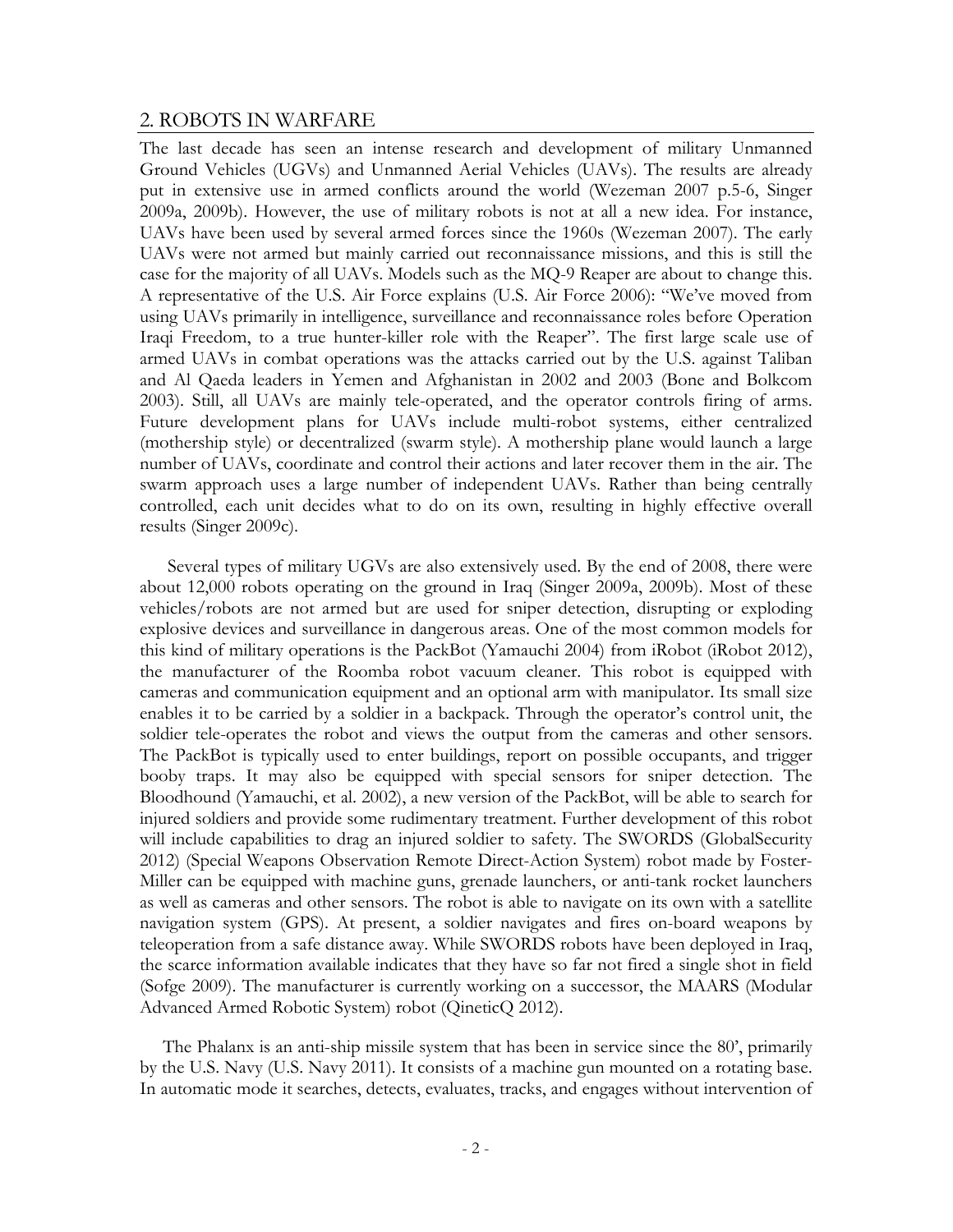human operators. The decision to fire is taken by a computerized radar system estimating speed and direction for approaching objects. The Phalanx is being constantly upgraded and has reportedly been deployed in the navies of 24 nations (Raytheon 2009).

 The SGR-1 Security Guard Robot from Samsung (Samsung 2012) is a stationary system developed for the Korean Demilitarized Zone. It is able to detect and identify targets in daylight and at night, using a combination of laser range finders, low-light high-resolution cameras, thermal cameras and infrared sensors. The system may be equipped with machine guns and an acoustic device that "emits a tone powerful enough to make intruders nauseous and drop to the ground" (Hildebrand 2009). This provides for either lethal or non-lethal response. The system can be operated manually but also has an automatic mode in which it fires on its own.

 To summarize, the robots used in war zones today vary considerably regarding lethality and degrees of self-management. The vast majority of all military robots are tele-operated and not equipped with any kind of weapons. They are used for supporting functions such as surveillance, sniper detection and neutralizing explosive devices. Some robots, notably UAVs, are equipped with weapons controlled by tele-operation. A few ground based robotic systems that automatically fire are in use, primarily in restricted border areas and at sea. A few armed autonomous mobile robots have been developed and introduced to the battlefields, primarily for evaluation.

## 3. CLASSIFICATION OF ROBOTS

In this section, an attempt to classify robots based on their degree of self-management and lethality is made. Self-management relates to the notion of *autonomy*, a word with many proposed meanings and definitions. During a research meeting organized by EUCogII in Groningen 2011 (http://www.eucognition.org), more than one hundred researchers from a wide spectrum of disciplines spent considerable time discussing their views on the matter. While no conclusive definition was neither anticipated nor reached, several keywords reappeared during the discussions: independence, self-ruling, internal agenda, internal goal, and intention. Franklin and Graesser (1997) review a number of definitions and interpretations of autonomous agents that are used within the area of artificial intelligence, and end up with the following, often referenced, definition.

*An autonomous agent is a system situated within and a part of an environment that senses that environment and acts on it, over time, in pursuit of its own agenda and so as to effect what it senses in the future.*

Franklin and Graesser themselves notice that a thermostat satisfies all the requirements of the definition of an autonomous agent. Likewise, a landmine should be regarded as fully autonomous. Its triggering mechanism senses the environment and acts, according to its own agenda, by blowing itself to pieces in a way that certainly effects what it will sense in the future. The use of anthropomorphic expressions like "own agenda" clearly invites to different interpretations of the definition. It could be argued that the landmine is not at all very autonomous since it explodes not as a result of its own agenda, but rather the constructor's. However, it is hard to define what the expression own agenda really means without using equally anthropomorphic concepts like free will and determinism. In any case,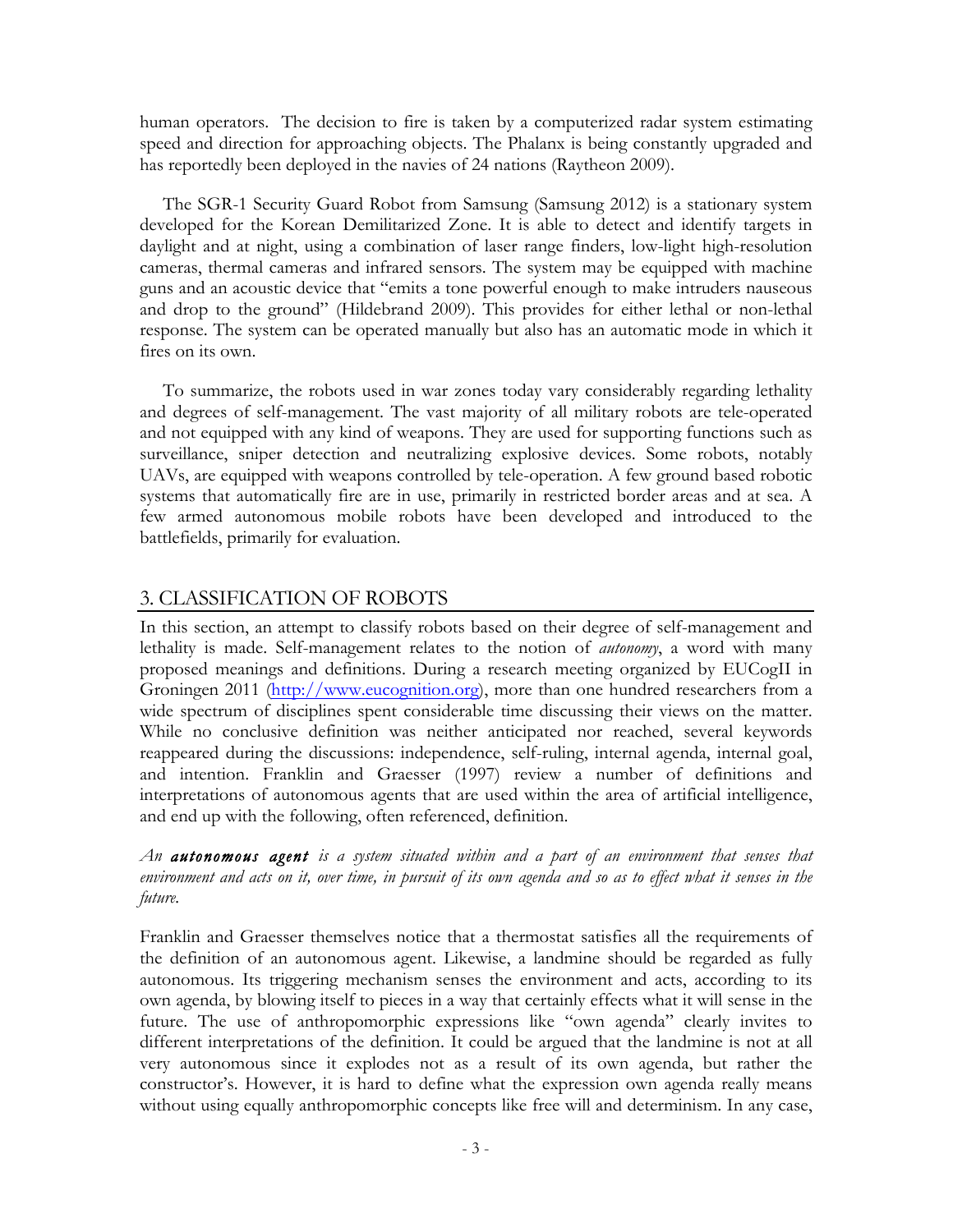the above definition and many other definitions of autonomy focus on independent selfruling, but this ability alone is of limited value unless the agent also has the ability to perceive and act in its environment. For the upcoming ethical discussion, there is a need to identify and characterize autonomous agents with varying repertoires of physical actions, interactions and decision mechanisms. We therefore introduce the extended concept *autonomous power* as follows:

#### *By autonomous power we denote the amount and level of actions, interactions and decisions an agent is capable of performing on its own.*

In this definition, autonomy is captured by the expression "on its own". While being purposely vague, it covers both lexicographic definitions and a common intuitive meaning of the word autonomy: the ability to act independently. The word "actions" refers to the ability to affect the world. The word "interactions" refers to the awareness of and adaption to what is going on in the world. Finally, the word "decisions" refers to the algorithm that controls how the agent acts in different situations. The "amount and level" can mean very many different things. For the decision part, it directly refers to the complexity of the control algorithm mapping sensor information to actions, and indirectly to qualities such as the ability to learn from experience. For a landmine, the action repertoire is limited to one simple act, namely exploding. The interaction with the environment is also simple and limited to sensing activation of a binary trigger mechanism. Finally, the decision process is limited and simple: the explosion is executed if and only if the trigger mechanism is activated. Hence, a landmine has low autonomous power, although it is fully autonomous.

 Autonomy is related to degrees of automation as discussed for collaborative human-robot systems (Sheridan 1992). Parasuraman et al. (2000) propose four classes of functions in such a system: 1) information acquisition; 2) information analysis; 3) decision and action selection; and 4) action implementation. Depending on to what extent a robot performs these functions without human assistance, the human-robot system has a certain degree of automation. Just like most definitions of autonomy, the focus is on self-ruling, without directly taking into account the complexity of the task. For instance, information analysis may be very straightforward and simply, or it may require demanding situational awareness, experience, and learning. While running at the same degree of automation, robots with vastly different autonomous power are required for the two cases. This means that robot involvement for the four proposed classes of functions requires an autonomous power that depends not only on the chosen level of automation but also on the specific task. Sheridan (1992, p.356-357) incorporates complexity of the task (task entropy) in his thorough analysis of automation, but not explicitly in his scale of degrees of automation.

 Our definition of autonomous power differs from regular autonomy by covering not only the ability to self-ruling but also the ability to perceive, analyze, and act. It is a measure with a range from low to high. At the upper end of the scale, an agent with high autonomous power affects the environment with a large variety of actions, controlled by an advanced internal decision process, based on extensive interaction with the environment. At the lower end of the scale we find agents and artifacts that might be very independent, but also do not interact very much.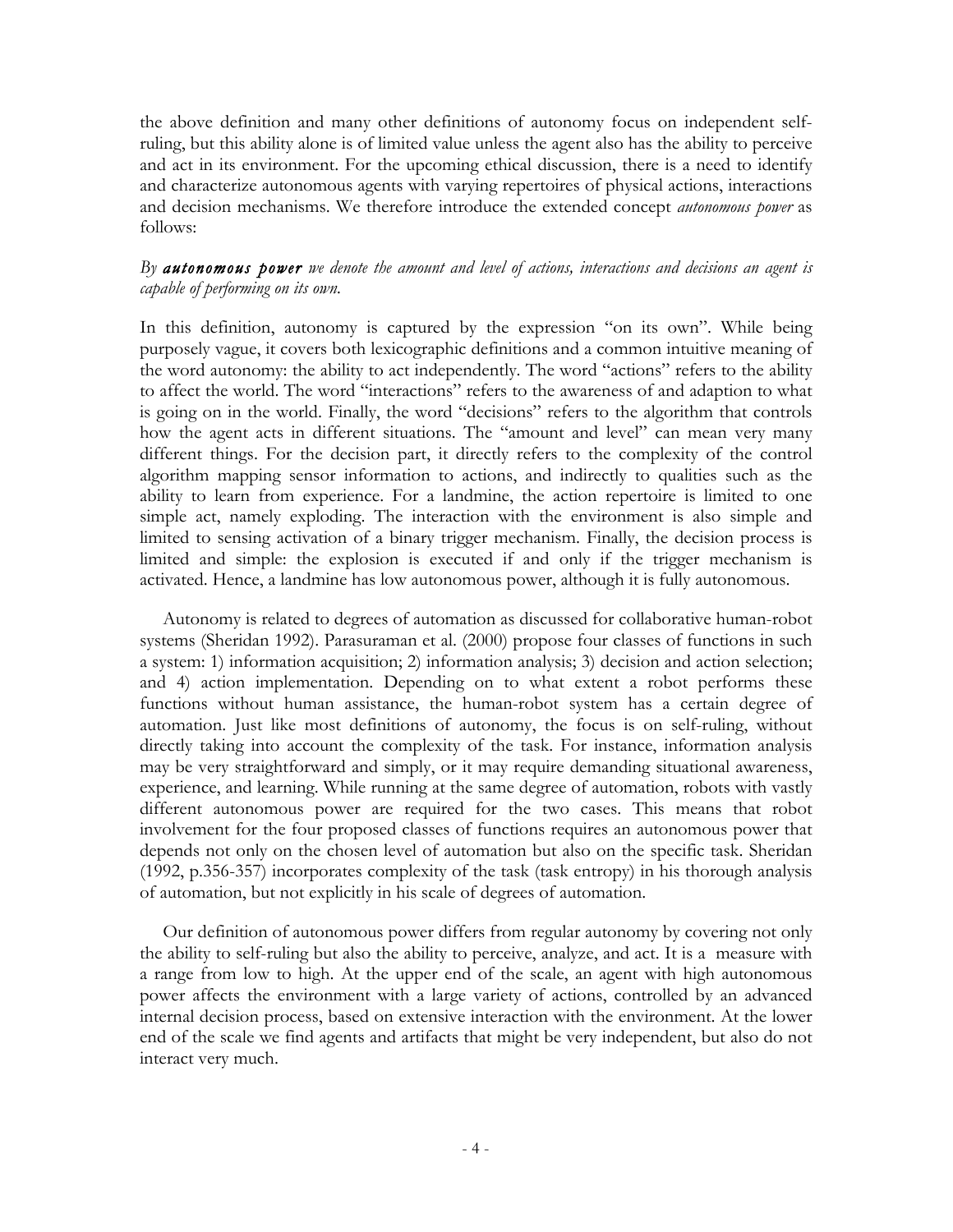In Figure 1, a number of weapons and robots are classified with respect to *lethality* and autonomous power. By *lethality* we denote a weapon's or a robot's physical ability to kill, if being used or activated in the intended fashion<sup>3</sup>. It may, for instance, be thought of as the statistical expectation value of the number of casualties. Traditional weapons are gathered to the left in Figure 1, indicating that the autonomous power is very low. However, already a crossbow, that autonomously transports the arrow towards the target, can be said to possess non-zero autonomous power. Regular bombs have a bit more autonomous power in the sense that they explode as a result of interaction with the environment, and are certainly more lethal than crossbows. However, in general, traditional weapons have a very low autonomous power compared to the new generation of military robots. The UAV Global Hawk can navigate autonomously, but has no weapons and hence low lethality. A cruise missile is an example of an old weapon that is actually both highly lethal and possesses a relatively high autonomous power compared to most other weapons. A Tomahawk cruise missile navigates by a combination of inertial navigation and matching of radar altitude profiles of the terrain with stored map references. Close to the target, navigation is done by matching stored camera images of the target area with actual camera images (Riedel et al. 2010). Systems like Phalanx and SGR-1 have still higher autonomous power since they detect, classify, and possibly fire as a result of fairly complex algorithms involving analysis of data from the environment. The still not (2012) realized humanoid robots á la Terminator and R2D2 have autonomous power approaching that of a human. However, even Terminator has lower lethality than for instance a Phalanx.

 Note that the used concepts lethality and autonomous power are vaguely defined concepts. The values used to fill in Figure 1 are based on an intuitive understanding of the definitions, and the axes are not necessarily linear. Thus, the exact locations of weapons and robots can certainly be discussed and the diagram should primarily be seen as an illustration of the general idea. The dotted line indicates an approximate boundary for robots that have physical ability to kill and enough autonomous power to do so as a result of internal autonomous decision algorithms working in interaction with the environment. Robots to the right of the boundary are the main focus of interest for the ethical discussion in this article. This does not mean that tele-operated robots, like the SWORDS robot (low autonomous power and medium high lethality), have not created new problematic moral issues. Neither does it mean that future versions of the Roomba robot vacuum cleaner (high autonomous power and low lethality) will be uninteresting from a moral point of view. Already existing unarmed UAVs used for surveillance raise serious ethical questions regarding privacy and integrity. However, all these kinds of robots fall out of the main scope of this paper since we are focusing on armed military robots. The intense ongoing research and development will no doubt introduce new robots to the right of the boundary, thereby further emphasizing the need for ethical considerations.

 $\overline{a}$ 

<sup>&</sup>lt;sup>3</sup> For instance, a regular aircraft like a Boing 767 is not considered a highly lethal weapon, although it may be used to kill thousands of people. Likewise, a kilogram of water, with an equivalent mass- energy corresponding to one thousand Nagasaki bombs, has low lethality when used in the intended fashion.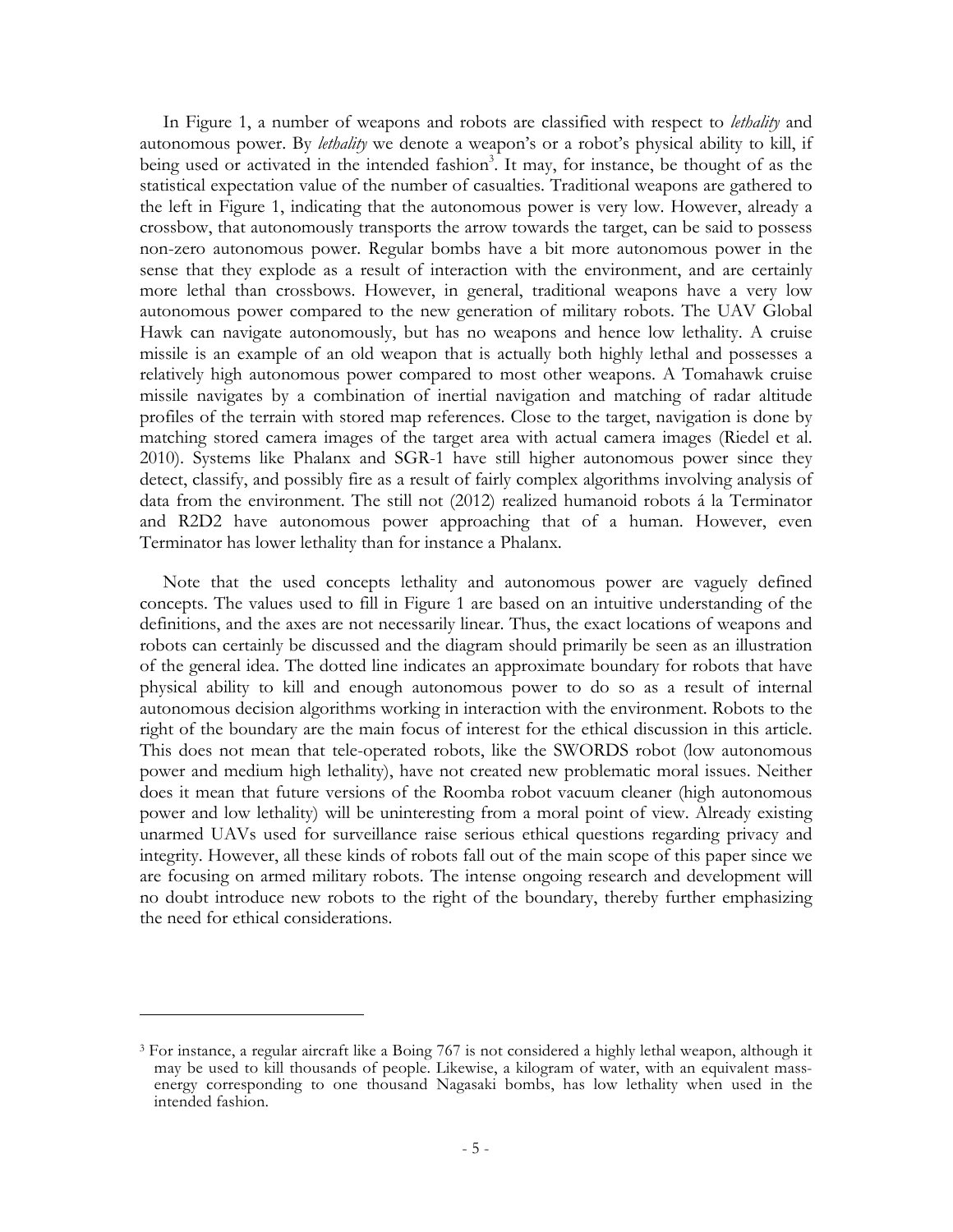

**Fig. 1** Lethality and autonomous power for a selection of weapons and robots. Autonomous power denotes the amount and level of actions, interactions and decisions the considered artifact is capable of performing on its own. Robots to the right of the dotted line have the ability to kill as a result of complex internal decision processes.

#### 4. MORAL RESPONSABILITY

Returning to the main topic of this paper, we will in this section discuss the concept moral responsibility, how it relates to autonomous power, and in what way it can be applied to robots. Aristotle (384–323 BCE) was one of the first to construct a theory of moral responsibility. In *Nicomachean Ethics* III.1–5 (Aristotle 1985), an agent is described as morally responsible for an action, if it is worthy of praise or blame for having performed the action. Only a certain kind of agents can be ascribed of responsibility, namely those who possess a capacity for decision. Furthermore, the action has to be voluntary. According to Aristotle, a voluntary action has two distinctive features. First, the action must have its origin in the agent. Second, the agent must be aware of what it is doing. Along such lines, moral responsibility has been examined and discussed over the millennia, branching off into hard and open issues involving intention, consciousness, free will and determinism (for an overview see for instance Eshleman (2009)). Until recently, the discussion has mainly focused on living agents. Incorporating robots into the discussion certainly does not simplify the picture.

 Some researchers view moral responsibility as governed by pragmatic norms of a group (Dennet 1973; Strawson 1974), and hold that moral responsibility should be seen as a social regulatory mechanism aiming at supporting actions considered to be good, and simultaneously suppressing actions considered to be bad. A classical view describes moral responsibility as consisting of two parts: causal responsibility and intention (see e.g. (Dodig-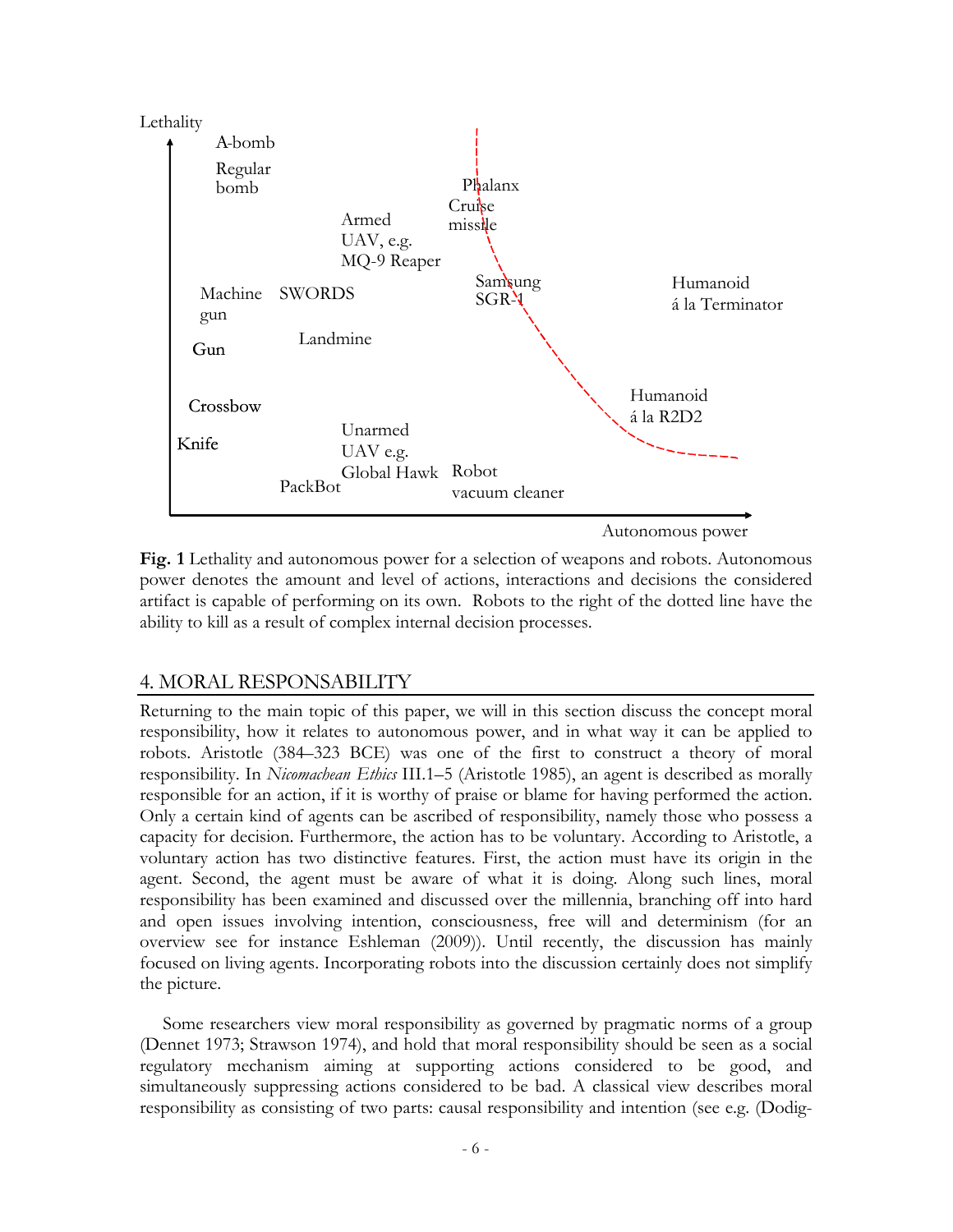Crnkovic and Persson 2008)). It is sometimes claimed that advanced mental states, such as intention, are and will always be missing in machines, and that a robot for that reason could never be ascribed moral responsibility (Johnson 2006). However, this is by no means the only position among scholars, see for instance (Dennet 1997) and (Bechtel 1985). Asaro (2006) reasons that moral responsibility is a continuum from no to full responsibility, and points at how this way of thinking already exists in society, for instance in the way we treat children as not always fully responsible for all their actions. For the continuing discussion these views are adopted. Hence, we do not engage in the more philosophical question of the objective nature of moral responsibility. Instead, moral responsibility will be regarded as a quality we assign to others, in varying degrees based on some, possibly unspecified, norm system. This view blurs the borders between moral responsibility and task, role, and legal responsibility. All these different types are related and somewhat overlapping (Stahl 2004, p.105f), and legal responsibility is for instance affected by moral views in a society. While the clear focus of this paper is on moral responsibility, the discussion sometimes will touch on the other aspects of responsibility. The common and important thread is that responsibility is a quality we assign to humans, and possibly also to robots.

 Already now, humans assign responsibility to non-living entities. Companies are *juristic persons* and can own property and sign deals with other companies or with natural persons. Furthermore, they can be sued, punished and even accused of immoral behavior, and are in many respects regarded as entities separated from both their employees and owners (who may be natural or juristic persons)<sup>4</sup>. Several studies show how humans attribute responsibility to computers (Friedman 1990; Friedman and Millett 1995, 1997; Moon and Nass 1998). For instance, in a study by Friedman and Millett (1995), 21% of the participants held a computer morally responsible for incorrect decisions in two scenarios; medical radiation treatments in which some patients were over-radiated, and evaluation of job seekers, in which the computer rejected qualified applicants. Other studies show how humans also have a tendency to attribute responsibility to mobile robots. Kim and Hinds (2006) conducted experiments in which people were asked if a mobile robot performing a delivery task was responsible for errors that were made, and if the robot was to blame for problems that were encountered in accomplishing the task. The results showed that robots were seen as responsible and worthy of blame, in proportion to their degree of autonomy that was varied between two levels. In the low-level mode, the robot asked the human for confirmation in one phase of the operation, and in the high-level mode, the robot decided by itself whether to continue or not. These levels correspond to degrees of automation (Sheridan 2002, p.356- 357) and also to common definitions of autonomy or self-ruling. Just as we suggest autonomous power as an extension to the autonomy concept, we believe that autonomous power is more decisive than autonomy when assigning moral responsibility. Furthermore, autonomous power catches the key factors for assignment of moral responsibility to humans reported in the beginning of this section: the extent to which the human can affect the environment ("causal responsibility"), and the extent to which this influence is a result of an

1

<sup>4</sup> However, this can also be seen as an example of *collective responsibility* of the company's employees and owners. See for instance (Young, 2010, p. 67).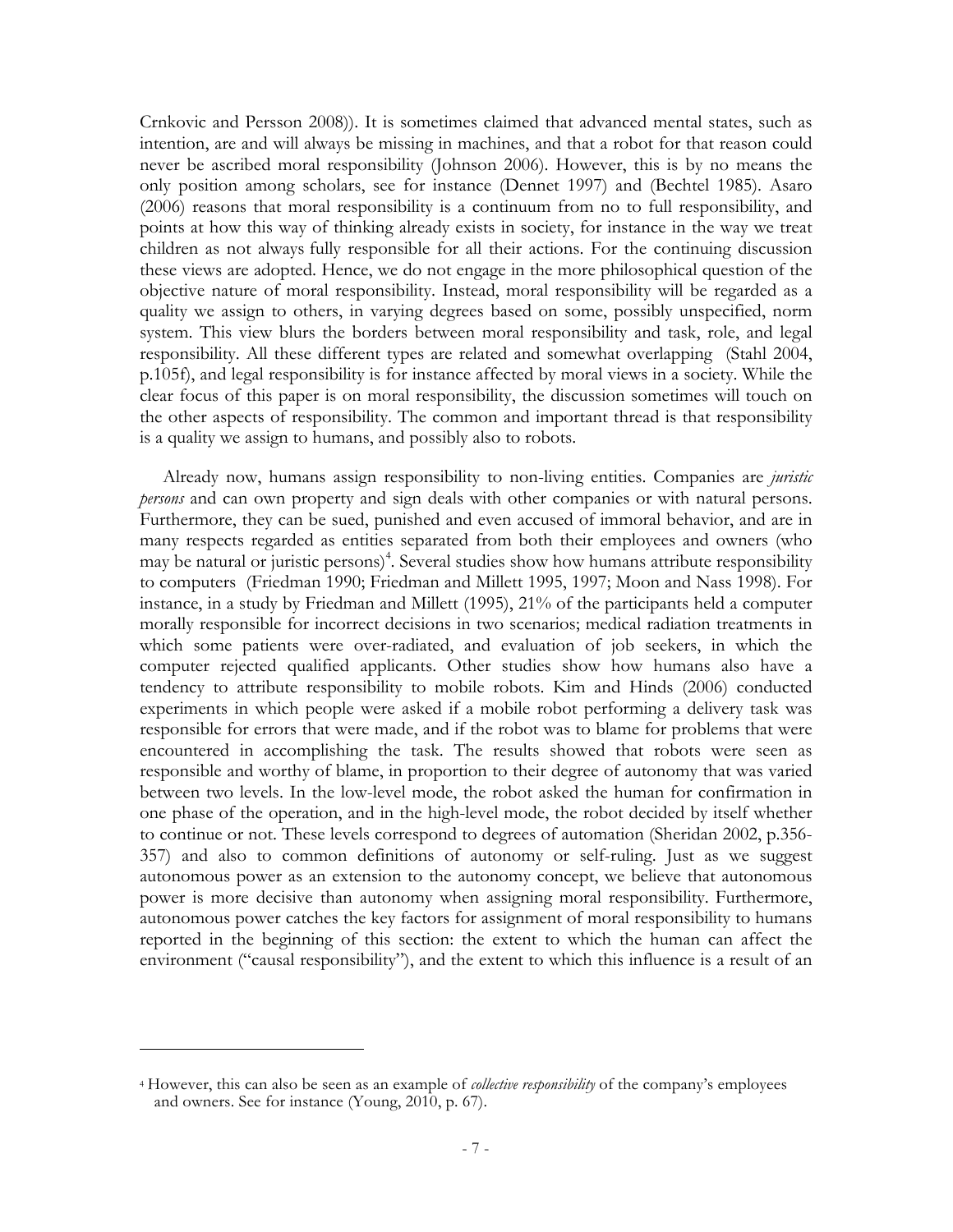internal decision process ("possess a capacity for decision" or "intention"<sup>5</sup>). Transferred to the robotics domain, this corresponds to the concept of autonomous power, and leads to the following proposition:

#### *Our tendency to assign moral responsibility to a robot increases with its degree of autonomous power.*

With reference to the classification of robots in Figure 1, robots to the right of the dotted line are both potentially lethal and may to some extent be viewed as morally responsible for their actions. For robots to the left of this line it certainly does not make sense to talk about responsibility at all. For instance, the moral responsibility of a cruise missile is most likely regarded as zero by most people. The situation might be different if the missile would talk to the military commander while cruising, and for instance suggest changed target coordinates due to its observations on ground.

 It is known that our willingness to assign moral responsibility to robots depends/will depend on several other factors than autonomous power, for instance how human-like the robots are. In experiments by Hinds et al. (2004), humans acting together with robotic coworkers retain more responsibility for their own work when the robots are less humanoid. Experiments by Kim and Hinds (2006) indicate that humans blame robots less if the robots are transparent, i.e. somehow explain their behavior to the humans. The final answer to how and why we assign moral responsibility to robots will have to wait until we have much more autonomously powerful robots than we have today. However, it would be possible to already today further investigate the mechanisms that control human behavior in this respect. Results from such investigations may be used when designing future robots, to control unwanted tendencies to assign responsibility.

 In the following section, hypothetical war scenarios, in which responsibility is assigned not only to humans but also to robots, are described and related to the discussed issues. The purpose is to investigate the process of assignment of moral responsibility to humans and robots, and also to further support the proposed connection to the concept autonomous power.

## 5 ASSIGNING MORAL RESPONSIBILITY IN WAR

 $\overline{a}$ 

A simplified chain of command, and assignment of responsibility, for military actions is illustrated in Figure 2. In a democracy, the People elect politicians to act on their behalf. At least at the top, this involves extensive assignment of responsibility. The politicians are given a large repertoire of powerful tools and large freedom to use them. For various unfortunate reasons, these politicians may decide on going to war. Overall tasks, and responsibilities, are then assigned to a large number of military commanders who in turn give orders, and responsibility, to lower ranked commanders and eventually to soldiers who execute the physical actions of war in field. The amount of responsibility is not the same for all agents: "The higher their rank, the greater the reach of their command, the larger their responsibilities." (Walzer 2006, p.316). The intimate connection between power and

<sup>&</sup>lt;sup>5</sup> Note that equating the internal decision process with the concept of intention, very much is an observers perspective, consistent with the previously adopted view of moral responsibility as a quality an observer assigns to an agent.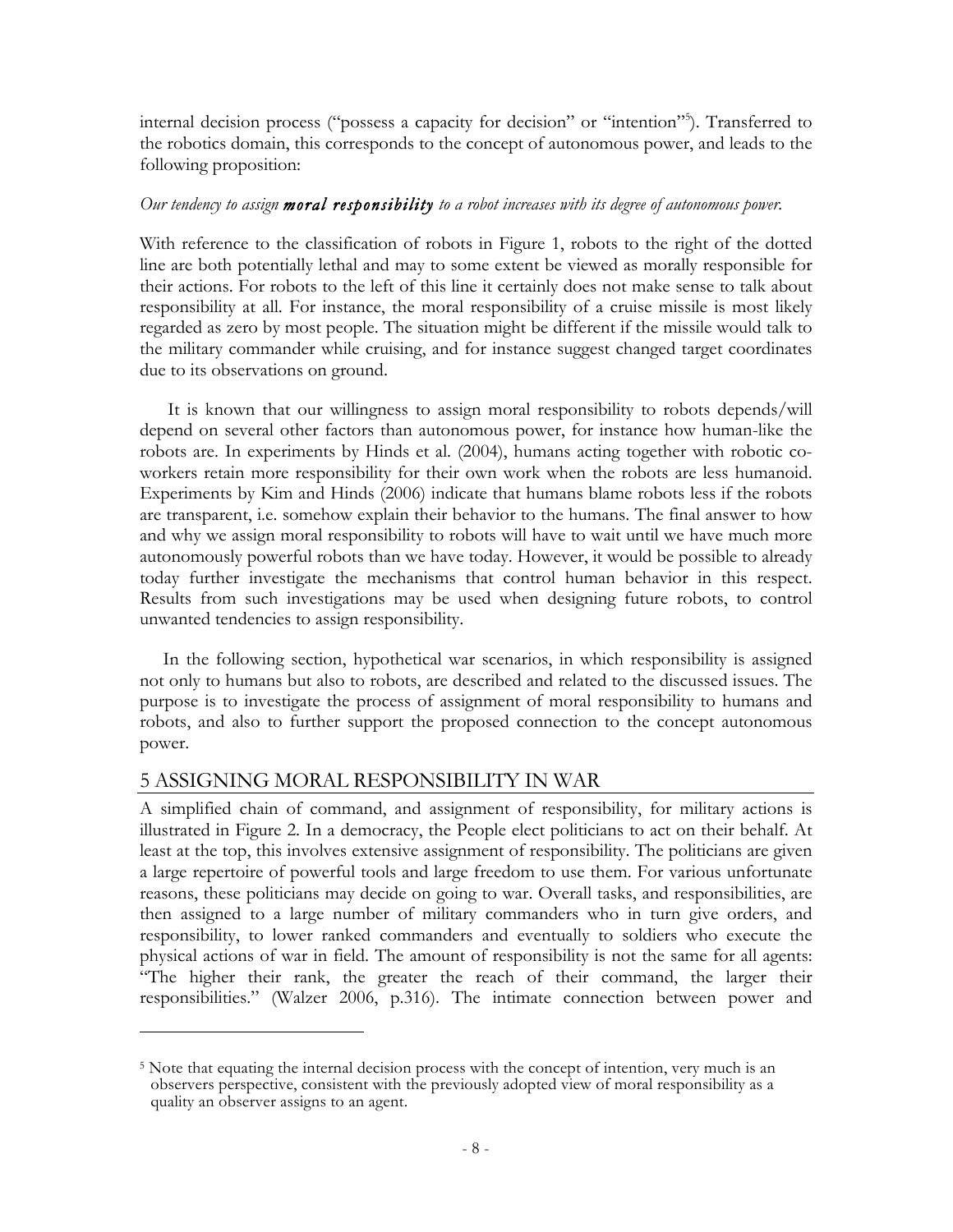responsibility is well established also in politics in general (Connolly 1974). Overall, we find support for our thesis that the amount of assigned responsibility is related to the level of autonomous power of the receiving part: "the amount and level of actions, interactions and decisions an agent is capable of performing on its own". A politician often has a large repertoire of actions, and is also given a lot of freedom to act within a wide political frame. This corresponds to a high autonomous power, and indeed the politician bares a large responsibility for the consequences of his or her actions. A high military commander may be given a military task that has to be performed within certain given constraints. As a consequence, also the assigned responsibility is somewhat constrained. The commander may equip soldiers and give strict orders with very little room for interpretations and autonomous decisions. Hence, the commander assigns a relatively small amount of responsibility to the soldiers. In one scenario, the robots, created by scientists and engineers, are essentially teleoperated and can be seen simply as advanced weapons with low autonomous power. Hence, no responsibility is assigned to these robots.

 In a world with autonomously powerful battlefield robots, scientists and engineers get orders and financial incentives to further develop and build advanced military robots. The robots may be equipped with lethal capabilities and be programmed to execute orders issued by their users. However, the orders may be formulated at a high and vague level, leaving a number of complex decisions and interpretations to the robot. Already today, a few systems such as Phalanx and the Korean SGR-1, are approaching such autonomous power (see Figure 1). They are capable of detecting, identifying and firing as a result of an internal decision processes, albeit much more primitive than their human counterparts. Much higher levels of both autonomy and power are probably needed before such robots will be regarded as even partly responsible for their actions. If and when this happens, the chain of assignment of responsibility has to be extended in several ways to reflect this fact. Soldiers will start giving high-level orders, such as "Cover my back" or "Secure that hill", to the robots. With increased autonomous power, the military commanders may start treating the armed intelligent robots as human soldiers. The robots will receive orders and *rules of engagement* and will be expected to follow them in the same way as human soldiers do. The robots will be equipped with highly advanced cognitive abilities for perception, planning and learning, and also with a repertoire of complex behaviors and capabilities to operate lethal weapons of various kinds. In Figure 2, dashed arrows illustrate this partial assignment of responsibility.

With the tele-operated battlefield robots of today, responsibility is not assigned to the robots at all. Rather, the robots are much like regular weapons and one may even apply the slogan of the National Rifle Association (NRA): "guns don't kill people, people kill people". A teleoperated UAV is not lethal until a human operator presses the Fire button. However, the slogan is not directly applicable to robots such as Phalanx or the SGR-1 which may "decide by itself" (in the sense that no operator needs to press the Fire button) if and when to fire. To be applicable in a world with lethal autonomously powerful robots, the NRA slogan will have to be modified to something like "guns don't kill people, robots kill people".

 Note that assignment of responsibility not necessarily is a zero-sum game in which a superior, who gives an order and assigns responsibility to a subordinate, is released from responsibility for the consequences of executing the order. Nor is a subordinate necessarily released from responsibility for his or her own actions just because he or she follows order.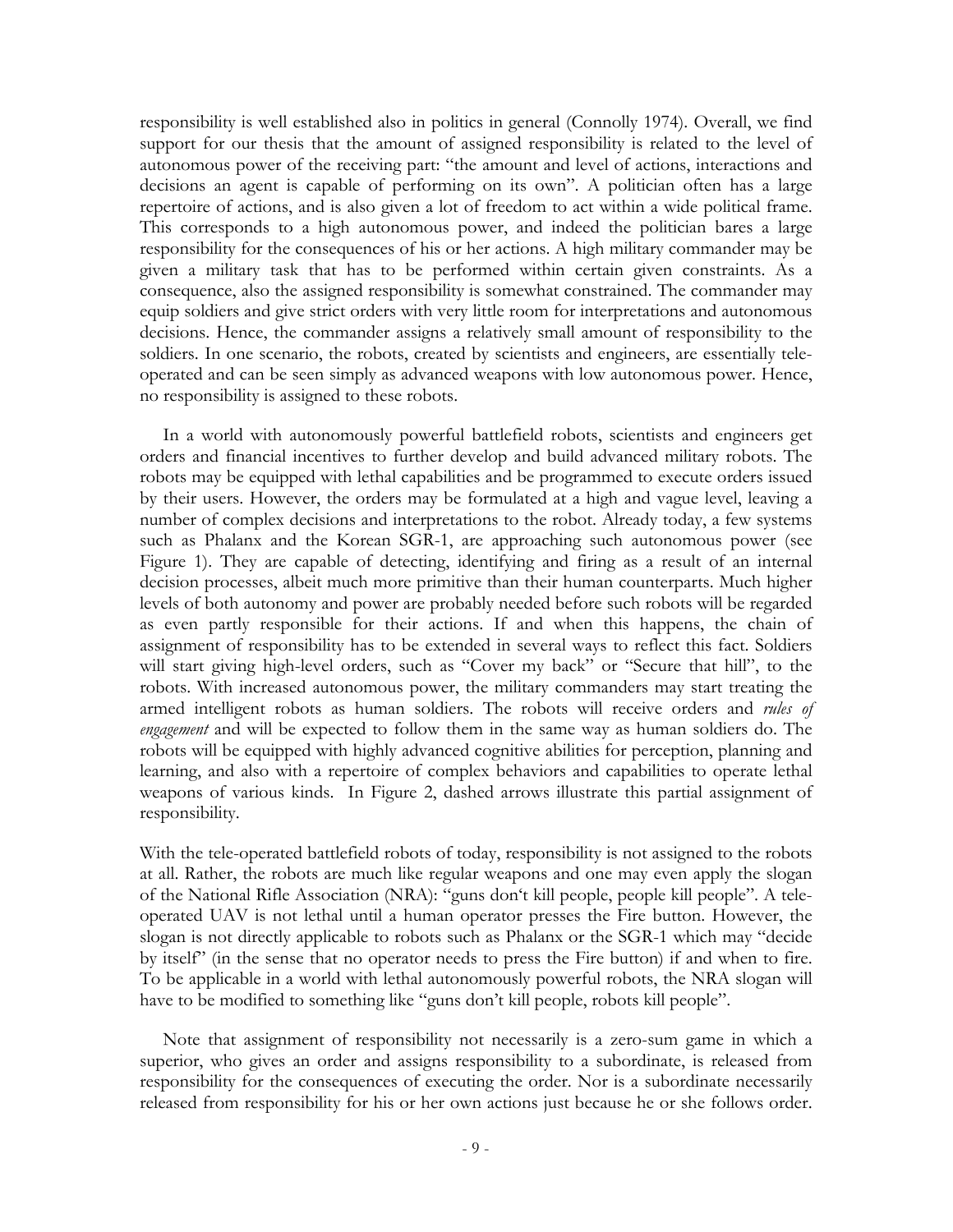Both ways of reasoning are examples of *diffusion of responsibility.* The first case is dealt with in the doctrine of *command responsibility* (Walzer 2006, p.316) that emphasizes a military superior's responsibility. The second case is a more open issue, where subordinates sometimes are released from responsibility. One extreme example is child soldiers who commit war crimes. It is often argued that they rather are victims than perpetrators, partly because of their "unique psychological and moral development" (Grossman 2007). In general, we often treat children as not fully responsible for their actions and in the future we may very well view robots, who indeed also have a unique psychological and moral development, in a similar way. Just as parents share moral responsibility with small children, military commanders and soldiers, and possibly also politicians, scientists/engineers and the People, may share moral responsibility for actions conducted by military robots.



**Fig. 2** Partial assignment of moral responsibility to one moral agent by another. With today's mainly tele-operated robots, no responsibility is assigned to the robots. This situation may change as autonomously powerful battlefield robots are introduced.

#### 6. DISCUSSION AND CONCLUSIONS

The introduced concept of autonomous power, defined as a combination of self-ruling and capacity for actions, interactions and decisions, extends the traditional concept of autonomy such that weapons and military robots can be classified in a meaningful way for ethical considerations. Furthermore, autonomous power seems to be a decisive factor when assigning moral responsibility to other agents.

 Already now, humans have a tendency to assign responsibility to computers and robots, and there are reasons to believe that this tendency will be strengthened in the future since the technological development leads to increasingly more autonomously powerful robots. Development of more and more advanced military robots may very well create situations in which it becomes natural to talk about moral responsibility of the robots, shared with or separated from their creators, military commanders and soldiers who put them to work. If, and to what extent, this will happen is indeed hard to know, and has to do with general development of artificial intelligence and robotics. However, we do not believe that questions concerning morally responsible robots have to, or should, wait until robots with near human-level intelligence are developed. Rather, the need to discuss these questions already exists and will for certain increase in the future.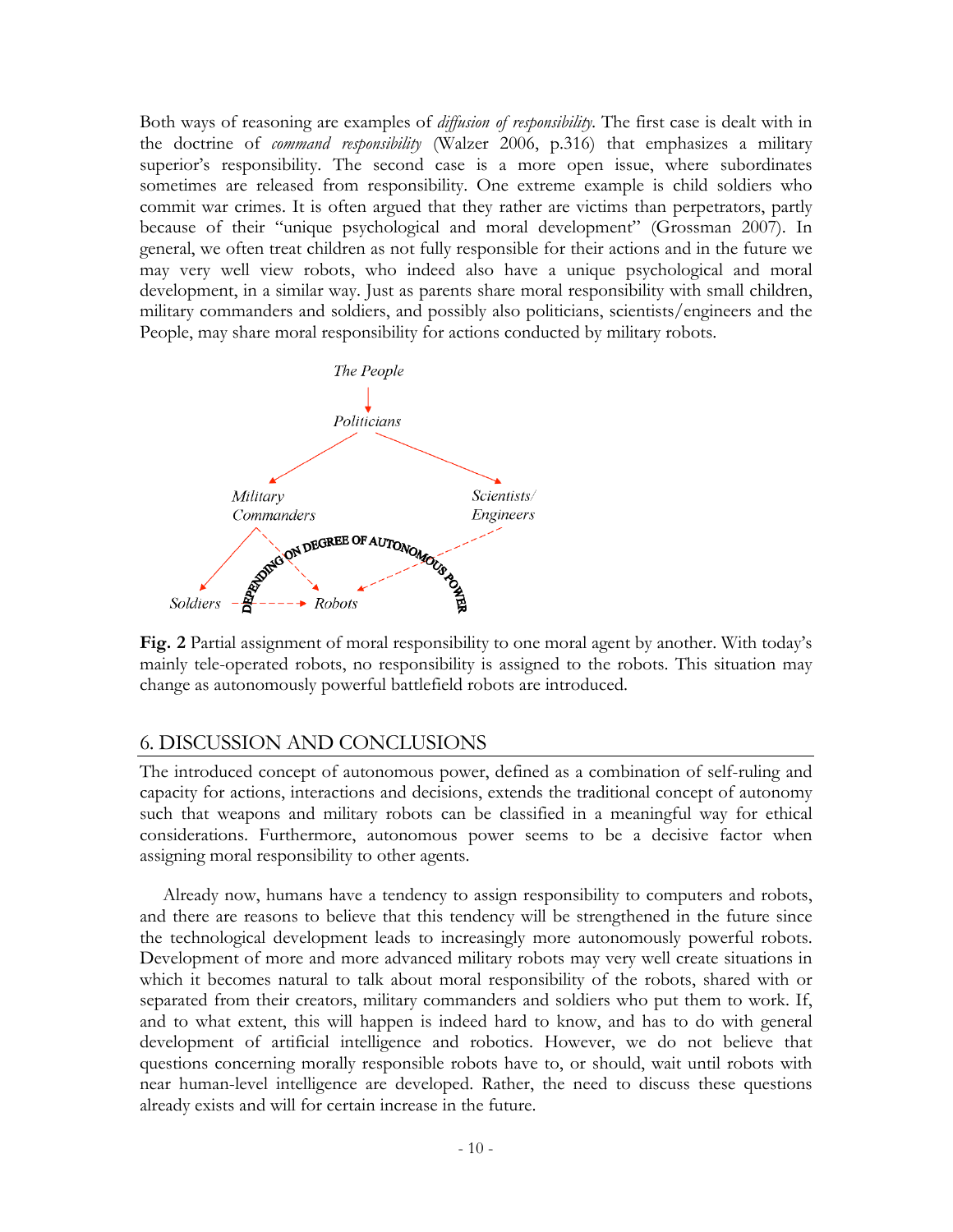The fact that we may be inclined to assign responsibility does not mean that we are justified in so doing, and there are definitely good reasons to affect and regulate these mechanisms as we incorporate advanced computers and robots in our society. Many researchers are worried about a future where robots are blamed as a way for humans to escape responsibility. An attempt to highlight the seriousness of the problem is taken by a group of researchers who developed and signed a set of rules emphasizing the responsibility of the individual researcher, engineer and user (Miller 2011) 6 . This kind of worry is certainly motivated and should be taken seriously. It may indeed be problematic to blame an individual programmer in a team of maybe hundreds of people who developed the maybe millions of lines of program code that constitute a robot's brain. Furthermore, in the not so distant future, robots will, like humans, learn from experience such that their behavior partly depends on events out of control of both developers and users. Matthias (2004) argues that responsibility issues for advanced learning robots have to be seriously discussed both from a moral and legislation point of view. A further complication is *emergent behaviors* that unexpectedly may appear out of the complexity of several interacting behaviors (see e.g. Matarić, and Michaud 2008). The consequences of learning and emergence of behaviors may be described in the product specification when a robot leaves the factory, but it is not clear how developers or users of this robot can be held responsible for its future actions. Sparrow (2007) concludes that military robots with this kind of unpredictable behavior simply should not be deployed in war scenarios since no one can be held responsible and there is no way to really punish the robots if they misbehave. While this may be a reasonable conclusion today, advanced learning capability will not only make it harder to blame developers and users of robots, but will also make it more reasonable to assign responsibility to the robots. If a robot learns and changes behavior as a result of praise and blame it receives<sup>7</sup>, it may actually make sense to "punish" the robot. It may even fulfill Aristotle's requirement for a morally responsible agent: worthy of praise or blame for its actions. We argue that the ability to learn (a property already covered by the concept autonomous power) will be a decisive factor for our inclination to attribute moral responsibility to robots. Another response to Sparrow's concern would be that our societies may decide to collectively share responsibility for war robots' behavior. This may be seen as an alternative if the advantages with the robots are so big that we accept the disadvantages as a calculated risk worth taking. This way of dealing with risks is already applied in a number of other areas. The way our societies support traffic is one example. Traffic is well known to involve a huge number of risks and negative consequences, including traffic accidents and air pollution. When people are killed by these causes, anyone is rarely held responsible for decided speed limits, or trade-offs between safety and costs when building roads. Instead, an underlying agreement is that the advantages with our traffic systems are larger than the disadvantages. The same way of reasoning could in principle be applied to unpredictable, but appreciated, autonomous war robots.

 Independent of the responsibility issue, the moral quality of robots' behaviors should be seen as one of many performance measures by which we evaluate robots. We want a robot vacuum cleaner to remove dust without ruining the furniture, and we want a battlefield robot

 $\overline{a}$ 

<sup>&</sup>lt;sup>6</sup> Also see https://edocs.uis.edu/kmill2/www/TheRules/ (accessed Jan. 3, 2012).

<sup>7</sup> Basic forms of this type of *reinforcement learning* is already developed and used in robotics (see e.g. Hertzberg and Chatila (2008) or Sutton and Barto (1998)), with inspiration from the "Law of Effect", a model of human and animal learning introduced by Thorndike (1911).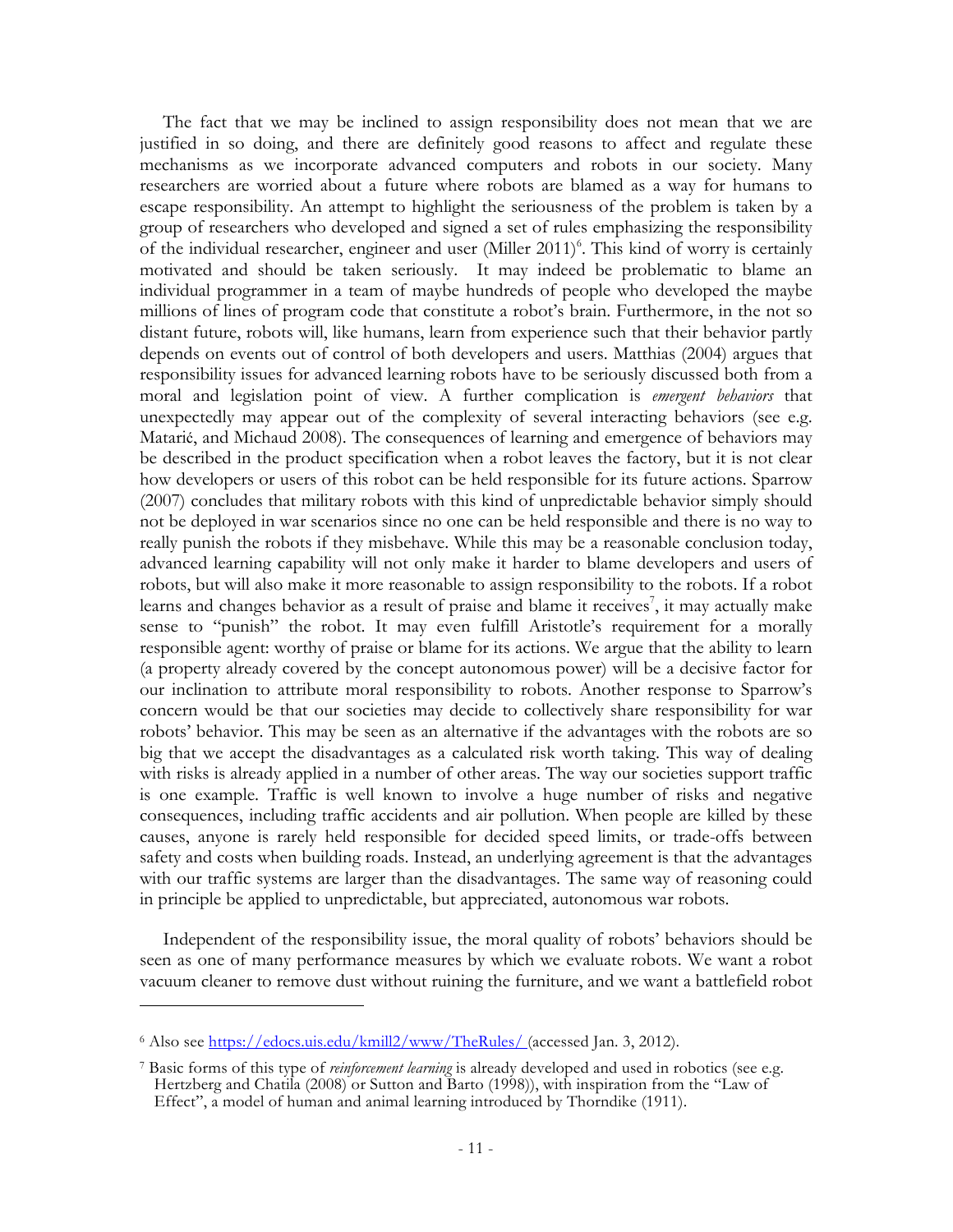to conduct its tasks in an ethically acceptable way. Just as in the case with moral responsibility, we support a pragmatic approach focusing on subjective judgments of the robots' behavior, rather than on an objective analysis of good and bad actions. As Asaro (2006) argues, "… our overarching interest in robot ethics ought to be the practical one of preventing robots from doing harm …". Leaning against formal rules and regulations is one way to go. Ethical rules for human behavior in armed conflicts are expressed in international Laws of War, and may form a basis for ethics based control systems for robots. One corner stone of Laws of War is *Discrimination*, the principle that only combatants are legitimate targets of attack. Realization of this principle in a robot requires, among other things, advanced image analysis, analysis of other sensor data, and data fusion. Significant breakthroughs are necessary for solutions to work in real-world situations with complications such as varying light conditions and partial occlusion. A general solution would need breakthroughs also for very hard general artificial intelligence problems such as situational awareness and object recognition. Initial ideas (deliberately ignoring the mentioned technological problems) for ethics based control systems have been presented by Arkin (2009a; 2009b). In the long run, it is likely that international Laws of War will be amended with specific requirements on the behavior of autonomous robots, thereby further motivating using such rules as basis for ethics based control systems. For a thorough overview of challenges and possibilities in construction of ethical autonomous military robots, see (Lin et al. 2008). Even the most optimistic and enthusiastic proponents of ethical battlefield robots realize the extremely hard technological requirements for universally working solutions. *Bounded morality* (Allen et al. 2006) is one approach to make ethical military robots possible already with today's technology. The idea is to limit usage of the robots to very narrow and specific situations such as taking a building, and not for the full spectrum of combat. In this way, ethical considerations are greatly simplified. In the case of Phalanx, the ability to fire autonomously is geometrically limited to a predefined "kill box" in which no civilians are allowed to be, thereby greatly simplifying (or even eliminating) the Discrimination problem. Another way to deal with the lack of universally working solutions is to keep the human "in the loop", by requiring human acknowledgement before an otherwise autonomous robot may activate its weapons. This kind of supervisory control (Sheridan 1992) is commonly used for many types of semi-autonomous robots. It should be noted that the long-term goal of the military is to have the human rather "on the loop" than "in the loop", thereby only monitoring the automatic activation of weapons (U.S. Air Force 2009, p.41). Furthermore, as advanced mobile combat robots will be developed, bounded morality and kill boxes will be of limited value, since robots that move around freely would have to make decisions on how to act in very many different, and even previously unseen, situations. How to design ethics based control systems should therefore be discussed already now. From a consequentialist view, it would indeed be highly immoral to develop autonomous robots capable of deciding on and performing acts involving life and death, without including some kind of moral framework. This becomes even more urgent if we take into account that some of these robots may be viewed as partly morally responsible for their actions. Initially, these moral frameworks will be primitive and insufficient compared to the advanced moral laws and rules we use to judge human behavior in war. However, the alternative is to leave the stage free for purely technical considerations and limited possibilities to specify, standardize, control and criticize the behavior of battlefield robots.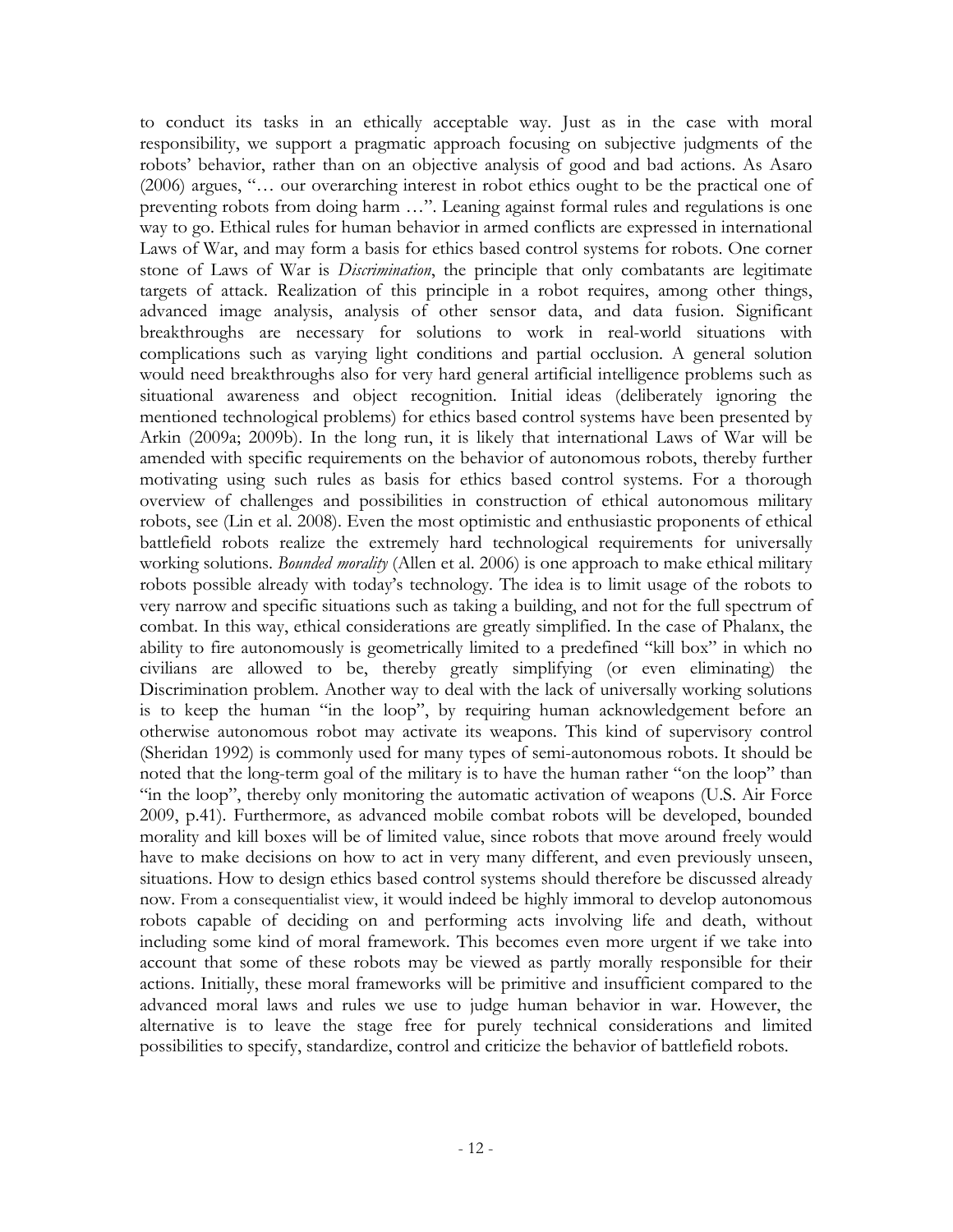## ACKNOWLEDGEMENTS

The author would like to thank several anonymous reviewers for their highly valuable comments and suggestions to this and earlier versions of the paper.

## REFERENCES

ABIresearch (2011), Military Robot Markets to Exceed \$8 Billion in 2016, http://www.abiresearch.com/press/3616- Military+Robot+Markets+to+Exceed+%248+Billion+in+2016. Accessed Jun. 15, 2012.

Allen, C., Wallach, W. and Smit, I. (2006), Why Machine Ethics?, IEEE Intelligent Systems, pp. 12-17, July/August.

Aristotle (1985), The Nicomachean Ethics, trans. by Terence Irwin. Hackett Publishing Co, 1985.

Arkin, R. C. (2009a), Governing Lethal Behavior in Autonomous Robots, London: Chapman & Hall/CRC.

Arkin, R. C. (2009b), Ethical Robots in Warfare, IEEE Technology and Society Magazine, Vol. 28, No. 1, pp. 30-33, Spring 2009.

Asaro, P. M. (2006), What Should We Want From a Robot Ethic?, IRIE International Review of Information Ethics Vol. 6 (12/2006).

Bechtel, W. (1985), Attributing Responsibility to Computer Systems, Metaphilosophy, 16.4: 296-306.

Bone, E. and Bolkcom, C. (2003), Unmanned Aerial Vehicles: Background and Issues for Congress, April 25, 2003, https://www.policyarchive.org/handle/10207/1698. Accessed Jan. 3, 2012.

Connolly, W. (1974), The Terms of Political Discourse, Princeton: Princeton University Press.

Dennett, D. C. (1973), Mechanism and Responsibility, in Essays on Freedom of Action, T. Honderich (editor), Boston: Routledge & Keegan Paul.

Dennett, D. C. (1997), When HAL Kills, Who's to Blame? Computer Ethics, in HAL's Legacy: 2001's Computer as Dream and Reality, D. G. Stork (editor), Cambridge, MA: MIT Press.

Dodig-Crnkovic, G. and Persson, D. (2008), Sharing Moral Responsibility with Robots: A Pragmatic Approach, Tenth Scandinavian Conference on Artificial Intelligence SCAI 2008. Volume 173, Frontiers in Artificial Intelligence and Applications, Eds. Holst, A., Kreuger, P. and Funk, P.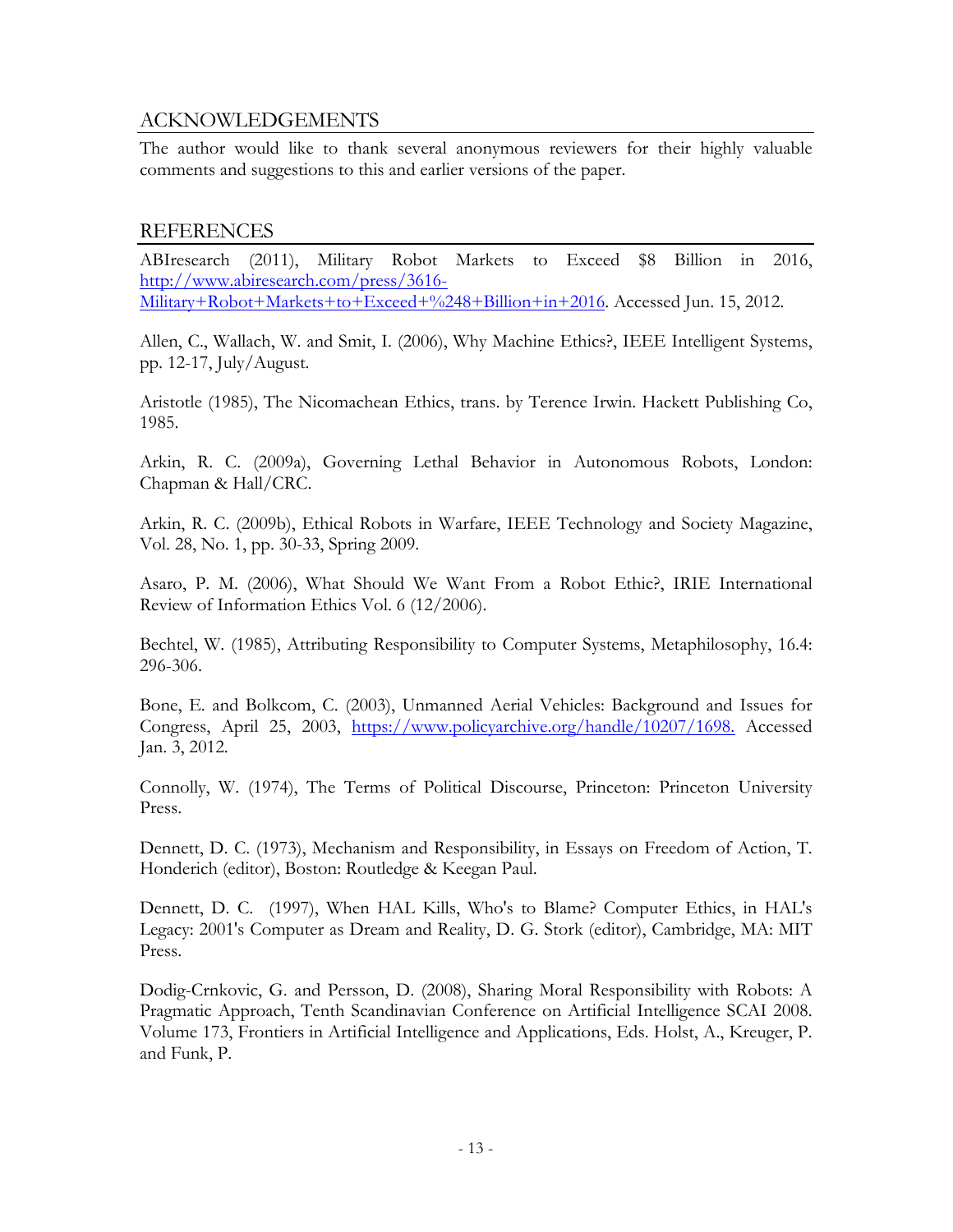Eshleman, A. (2009), Moral Responsibility, The Stanford Encyclopedia of Philosophy (Winter 2009 Edition), Zalta, E. N. (editor), http://plato.stanford.edu/archives/win2009/entries/moral-responsibility/. Accessed Jan. 21, 2012.

Franklin, S. and Graesser, A. (1997), Is it an Agent, or just a Program?: A Taxonomy for Autonomous Agents, Intelligent Agents III, Berlin, Springer Verlag, pp. 21-35.

Friedman, B. (1990), Moral Responsibility and Computer Technology, Erin Document Reproduction Services.

Friedman, B. and Millett, L. (1995), It's the computer's fault - reasoning about computers as moral agents, in Conference Companion of the Conference on Human Factors in Computing Systems, Denver, CO, USA, 1995, pp. 226-227.

Friedman, B. and Millett, L. (1997), Reasoning About Computers as Moral Agents: A Research Note, in Human Values and the Design of Computer Technology, B. Friedman (editor), Stanford: CSLI Publications; NY: Cambridge University Press.

GlobalSecurity (2012), TALON Small Mobile Robot, http://www.globalsecurity.org/military/systems/ground/talon.htm. Accessed Jan. 22, 2012.

Grossman, N. (2007), Rehabilitation or Revenge: Prosecuting Child Soldiers for Human Rights Violations, Georgetown Journal of International Law, Vol. 38, pp. 323-362.

Hildebrand, A. (2009), Samsung Techwin's latest: a killing robot, info4 4 SECURITY, March 10. http://www.info4security.com/story.asp?storycode=4121852. Accessed Jan. 21, 2012.

Hertzberg, J., Chatila, R. (2008), AI Reasoning Methods for Robotics. Springer Handbook of Robotics, pp. 207-223.

Hinds, P., Roberts, T. and Jones, H. (2004), Whose job is it anyway? A study of Human-Robot Interaction in a Collaborative Task, Human-Computer Interaction, Vol. 19, 2004, pp. 151-181.

iRobot (2012), http://www.irobot.com/gi/ground. Accessed Jan. 22, 2012.

Johnson, D. G. (2006), Computer systems: Moral entities but not moral agents, Ethics and Information Technology, Vol. 8, pp. 195-204.

Kim, T. and Hinds, P. J. (2006), Who Should I Blame? Effects of Autonomy and Transparency on Attributions in Human-Robot Interaction, Proceedings of RO-MAN'06, 80-85.

Lin, P., Bekey, G. and Abney, K. (2008), Autonomous Military Robotics: Risk, Ethics, and Design, a US Department of Defense Office of Naval Research-funded report, http://ethics.calpoly.edu/ONR\_report.pdf. Accessed Jun. 16, 2012.

Matarić, M. J. and Michaud, F. (2008), Behavior-Based Systems, in Bruno Siciliano & Oussama Khatib, ed., Springer Handbook of Robotics , Springer, pp. 891-909.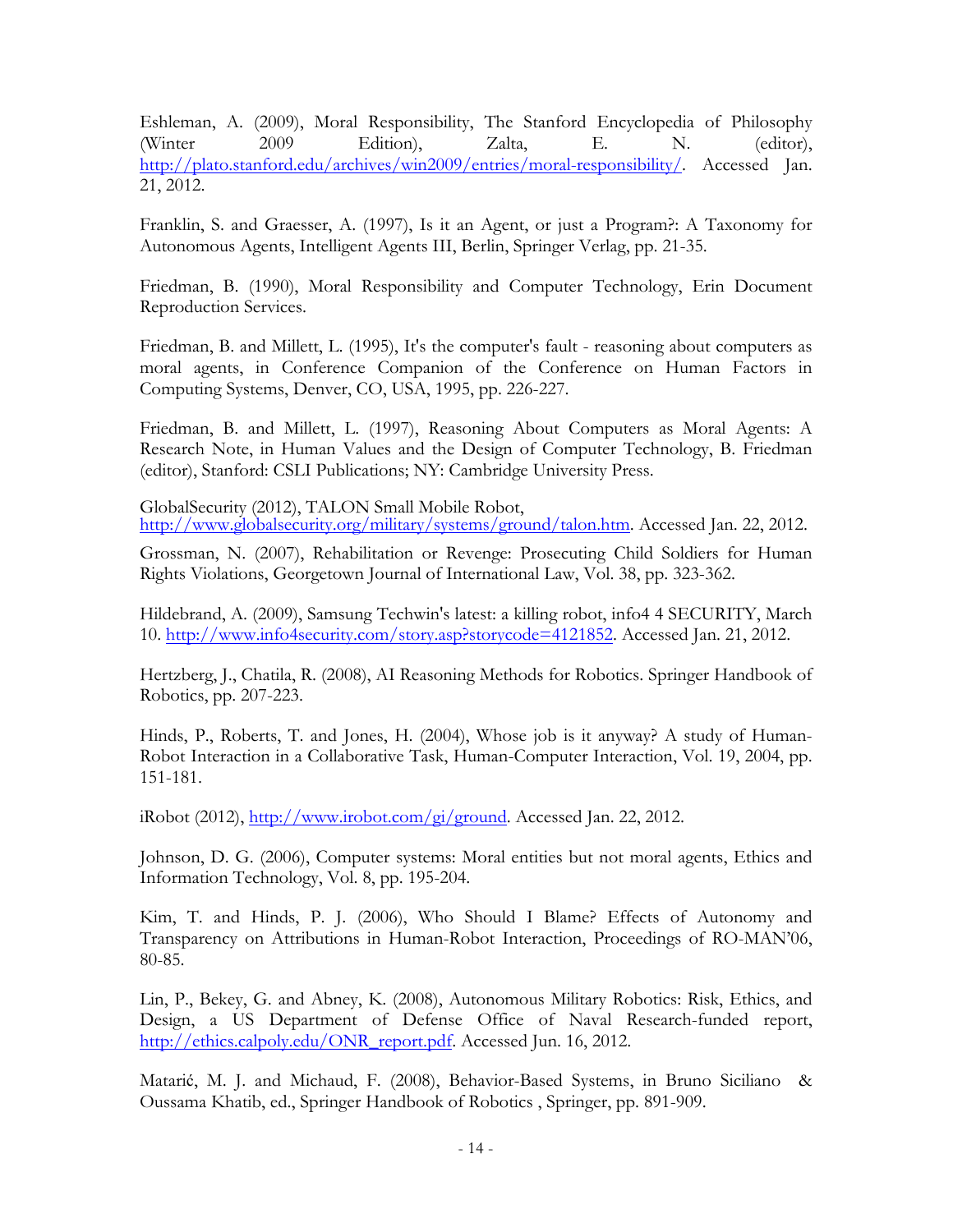Matthias, A. (2004), The responsibility gap: Ascribing responsibility for the actions of learning automata, Ethics and Information Technology, 6(3), pp. 175-183.

Miller, K. W. (2011), Moral Responsibility for Computing Artifacts: "The Rules". IT Professional 13(3): 57-59.

Moon, Y. and Nass, C. (1998), Are Computers Scapegoats? Attributions of Responsibility in Human-Computer Interaction, International Journal Of Human-Computer Studies, 49.1: 79- 94.

Parasuraman, R., Sheridan, T. B., and Wickens, C. D. (2000), A model for types and levels of human interaction with automation, IEEE Transactions on Systems, Man, & Cybernetics, 30(3), pp. 286-297.

QineticQ (2012), MAARS - Modular Advanced Armed Robotic System, http://www.qinetiq-na.com/products/unmanned-systems/maars/. Accessed Jan. 22, 2012.

Raytheon (2009), News Release, http://www.raytheon.ca/rtnwcm/groups/rcl/documents/content/rcl\_archive\_phalanx\_rele ase.pdf. Accessed Jan. 22, 2012).

Riedel, F. W., Hall, S. M., Barton, J. D., Christ, J. P., Funk, B. K., Milnes, T. D., Neperud, P. E. and Stark, D. R. (2010), Guidance and Navigation in the Global Engagement Department, Johns Hopkins APL Technical Digest, Volume 29, Number 2.

Samsung (2012), SGR-1, http://www.samsungtechwin.com/product/product\_01\_02.asp. Accessed Jan. 22, 2012.

Sheridan, T. B. (1992), Telerobotics, automation, and human supervisory control, USA: MIT Press.

Singer, P. W. (2009a), Wired for War - The Robotics Revolution and 21st Century Conflict, Penguin.

Singer, P. W. (2009b), Military Robots and the Laws of War, The New Atlantis, Winter 2009.

Singer, P. W. (2009c), Wired for War? Robots and Military Doctrine, JFQ: Joint Force Quarterly, 2009 1st Quarter, Issue 52, Volume 1, pp. 104-110.

Sofge, E. (2009), America's Robot Army: Are Unmanned Fighters Ready for Combat?, http://www.popularmechanics.com/technology/military/robots/4252643. Accessed Jan. 3, 2012.

Sparrow, R. (2007), Killer Robots. Journal of Applied Philosophy 24 (1):62–77.

Stahl, B. C. (2004), Responsible Management of Information Systems. Idea-Group Publishing, Hershey.